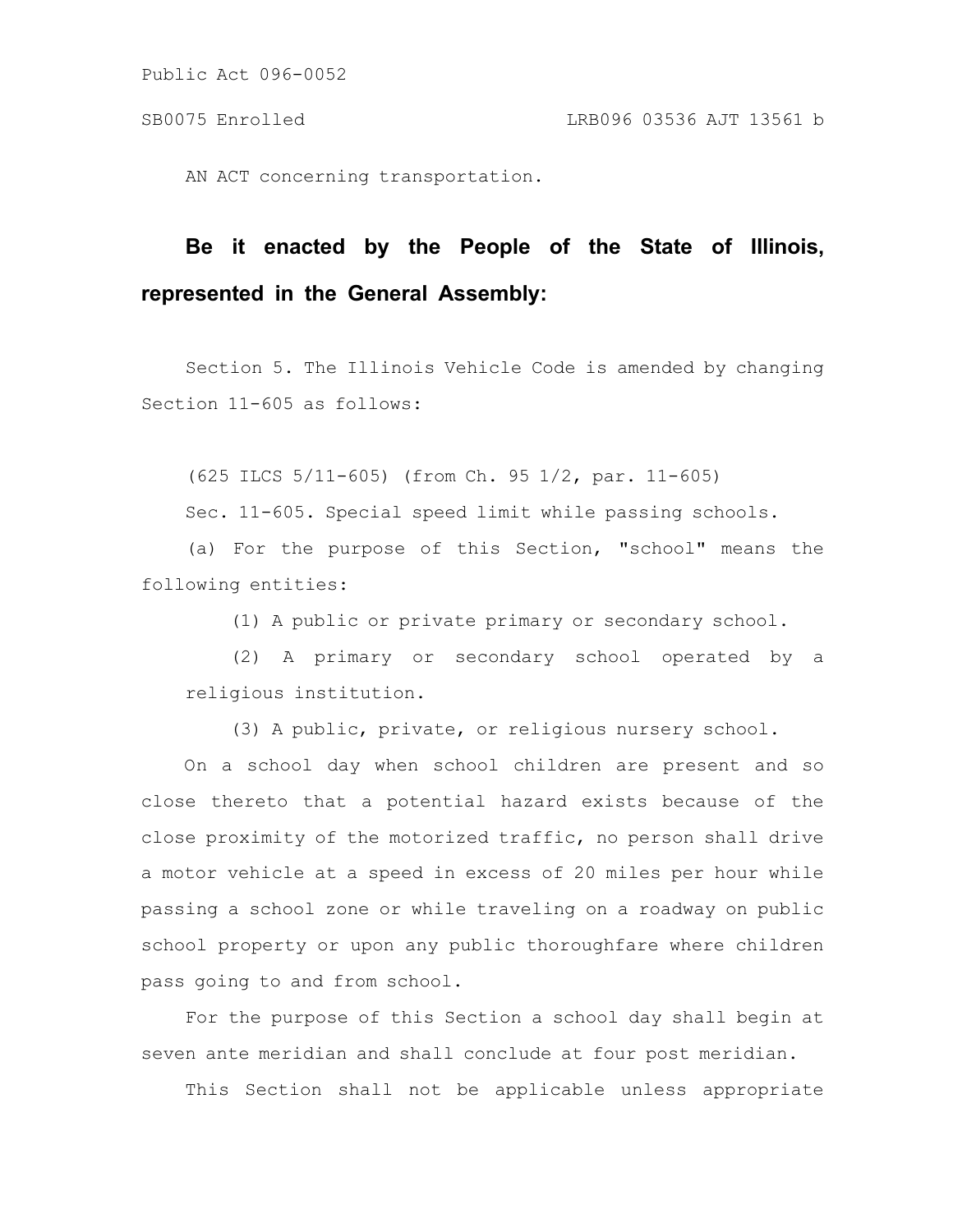Public Act 096-0052

## SB0075 Enrolled LRB096 03536 AJT 13561 b

signs are posted upon streets and highways under their respective jurisdiction and maintained by the Department, township, county, park district, city, village or incorporated town wherein the school zone is located. With regard to the special speed limit while passing schools, such signs shall give proper due warning that a school zone is being approached and shall indicate the school zone and the maximum speed limit in effect during school days when school children are present.

(b) (Blank).

(c) Nothing in this Chapter shall prohibit the use of electronic speed-detecting devices within 500 feet of signs within a special school speed zone indicating such zone, as defined in this Section, nor shall evidence obtained thereby be inadmissible in any prosecution for speeding provided the use of such device shall apply only to the enforcement of the speed limit in such special school speed zone.

(d) (Blank).

(e) A first violation of this Section is a petty offense with a minimum fine of \$150. A second or subsequent violation of this Section is a petty offense with a minimum fine of \$300.

(f) When a fine for a violation of subsection (a) is \$150 or greater, the person who violates subsection (a) shall be charged an additional \$50 to be paid to the unit school district where the violation occurred for school safety purposes. If the violation occurred in a dual school district, \$25 of the surcharge shall be paid to the elementary school